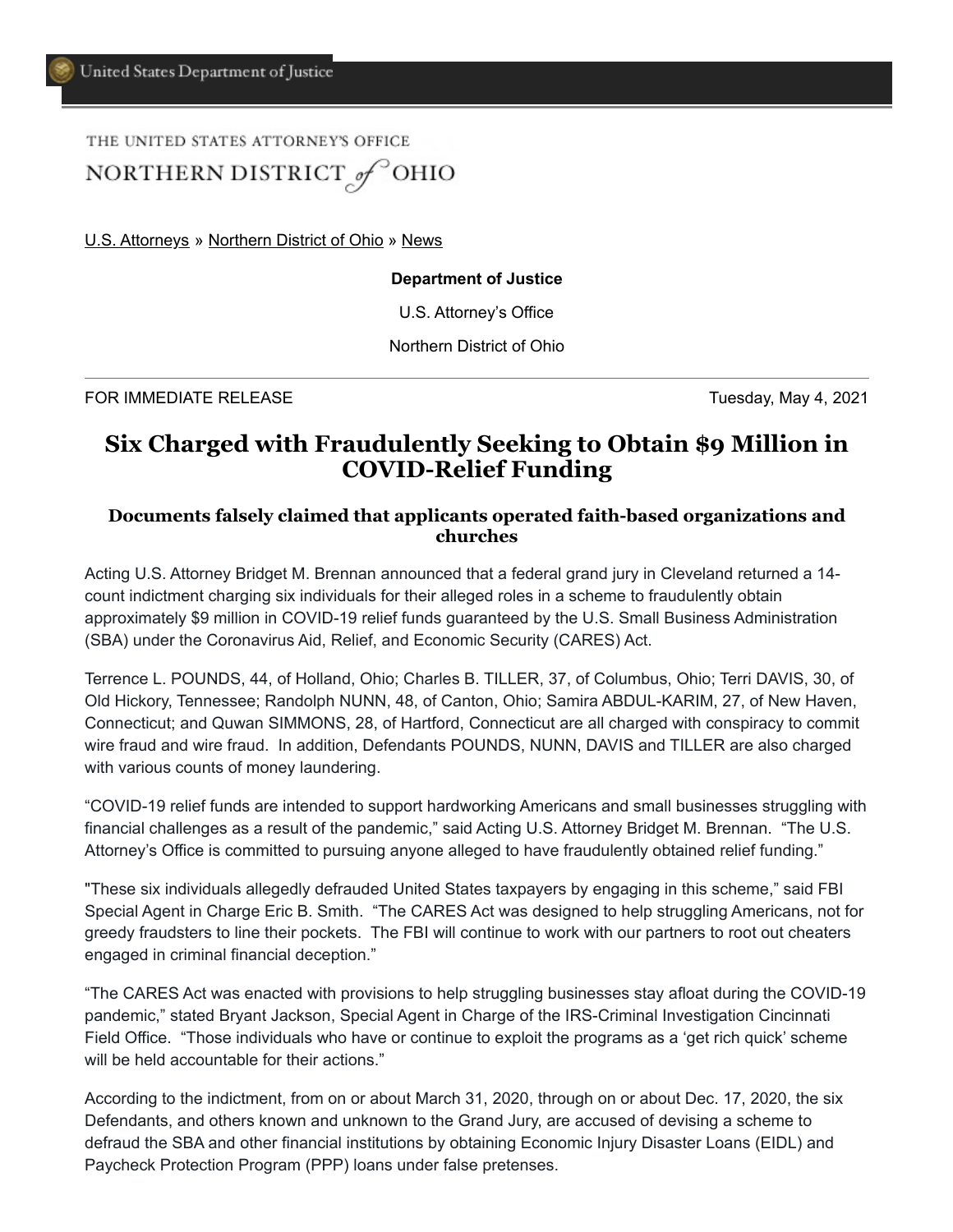The indictment states that POUNDS recruited TILLER, DAVIS, NUNN, ABDUL-KARIM, SIMMONS and others to provide him with their personal identifying information, which he then used to apply for EIDL loans in their names.

POUNDS allegedly claimed in the EIDL loan applications that TILLER, DAVIS, NUNN, ABDUL-KARIM and SIMMONS each operated a non-profit organization that was a "Faith-Based Organization" and a "Church" with \$1,000,000 in revenue and 15 employees. Based on this false information, the SBA approved these loan applications. In return, the indictment states that TILLER, DAVIS, NUNN, ABDUL-KARIM and SIMMONS then paid POUNDS a portion of the fraudulently obtained loan proceeds.

TILLER, DAVIS, NUNN, ABDUL-KARIM and SIMMONS are all accused of using the EIDL loan proceeds for the benefit of themselves and others, and in a manner that was inconsistent with the purposes of the EIDL program.

Furthermore, it is alleged that POUNDS submitted an SBA EIDL loan application for a purported "Faith-Based Organization" and "Church" that POUNDS claimed to operate. In response to the information provided, the SBA approved and funded this loan application. POUNDS is accused of using portions of the loan proceeds and payments received from others to purchase a 2021 Chevrolet Tahoe, a 2021 Kia Telluride, a 2020 Hyundai Elantra and a 2020 BMW X4.

According to the indictment, POUNDS, TILLER, DAVIS, NUNN, ABDUL-KARIM and SIMMONS, together and with other co-conspirators, submitted at least 60 fraudulent EIDL loan applications and other fraudulent PPP loan applications seeking a total of approximately \$9 million. The SBA approved approximately \$3.3 million.

An indictment is only a charge and is not evidence of guilt. A defendant is entitled to a fair trial in which it will be the government's burden to prove guilt beyond a reasonable doubt.

If convicted, the Defendant's sentence will be determined by the Court after review of factors unique to this case, including the Defendant's prior criminal record, if any, the Defendant's role in the offense, and the characteristics of the violation.

In all cases, the sentence will not exceed the statutory maximum, and in most cases, it will be less than the maximum.

This investigation was conducted by the Cleveland FBI – Canton Resident Agency and the IRS – Criminal Investigations. This case is being prosecuted by Assistant U.S. Attorneys Brendan D. O'Shea and Elliot Morrison.

The public is encouraged to submit any allegations of COVID-19 fraud to the National Center for Disaster Fraud Hotline at 866-720-5721 or via the [NCDF Web Complaint Form.](https://www.justice.gov/disaster-fraud/ncdf-disaster-complaint-form)

### **Attachment(s):**  [Download Indictment](https://www.justice.gov/usao-ndoh/press-release/file/1391546/download)

**Topic(s): Coronavirus** Disaster Fraud

**Component(s):**  [USAO - Ohio, Northern](http://www.justice.gov/usao-ndoh)

**Contact:**